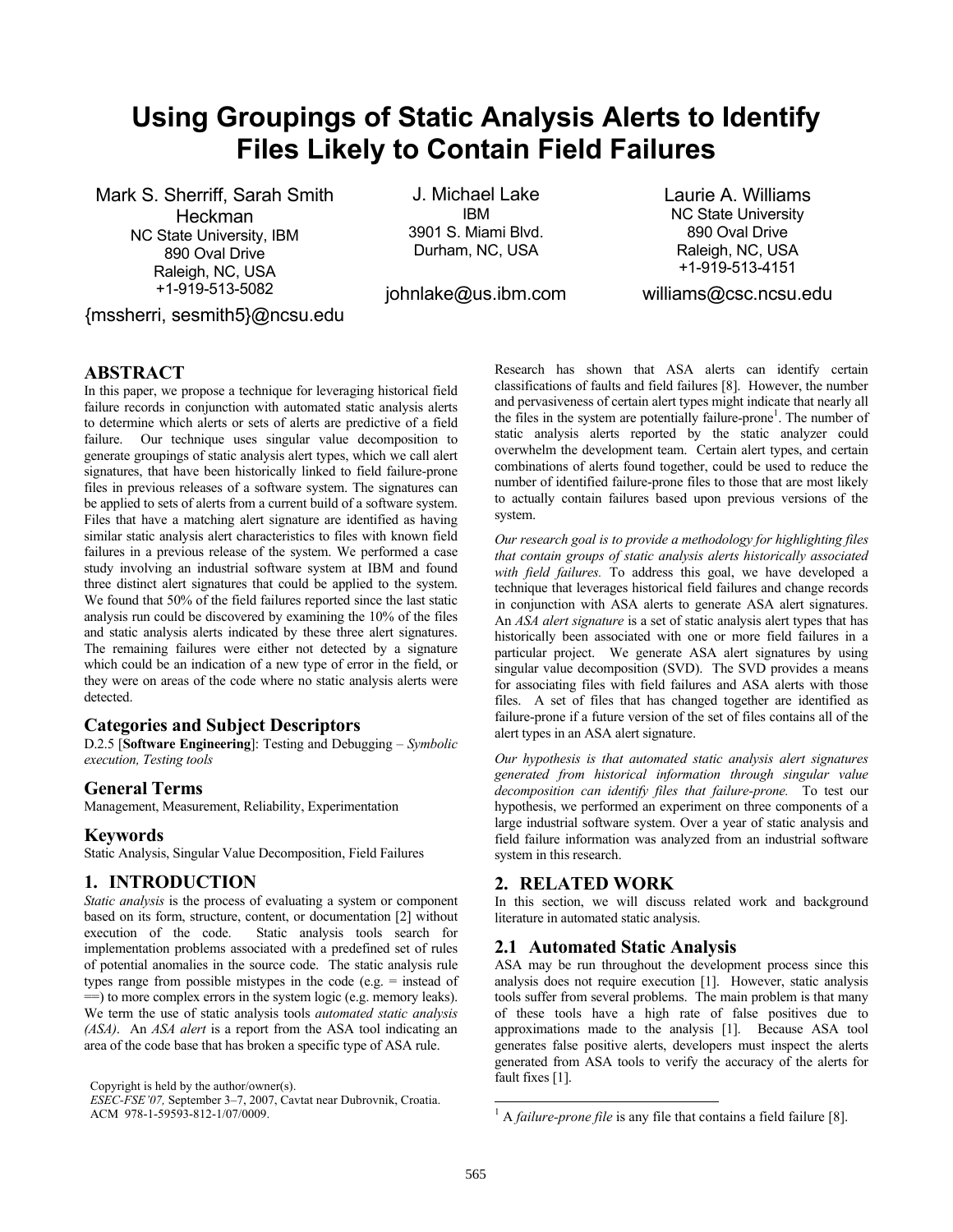We used an internal IBM ASA tool in our investigation. One of the main goals of this tool is to avoid as many false positives as possible while not requiring any extra specification from the user. The tool spends extra execution cycles traversing paths that it identifies as leading to an error to ensure that the path is indeed executable. This extra computation increases the runtime of the tool in comparison to other ASA tools.

The ASA tool classifies its 74 different ASA alerts into five categories: error, mistake, warning, security, and portability. An error alert is a high priority alert, with mistake and warning as medium and low priority, respectively. Security alerts indicate areas where the program may be subverted, such as unverified inputs. Portability alerts are for problems that would only appear if the code is ported to another machine with a different bit depth (such as 32-bit to 64-bit). Each alert category can be enabled or disabled according to the developer's preferences.

# **2.2 Using ASA Alert to Separate High Quality Components**

Other studies have analyzed the ability of ASA alerts to narrow the focus on fault- or failure prone areas of code. Static analysis alerts were used to predict the pre-release fault density of Windows Server 2003 [4]. The research demonstrated a positive correlation between the ASA fault density and pre-release testing fault density and that discriminant analysis of ASA faults could be used to separate highfrom low-quality components with 83% accuracy. Additionally, a study was conducted of the use of static analysis at Nortel [5, 8]. ASA and failure data from three products (over three million lines of code) that underwent ASA during test were analyzed [5, 8]. The data demonstrated a statistically-significant correlation between the number of ASA alerts and field failures in a module (a grouping of files). These results indicate that when a module has a large quantity of ASA faults, the module is likely to be problematic in the field. Finally, discriminant analysis indicated that ASA faults could be used to separate fault-prone from non-fault prone modules with 87.5% accuracy. In both of these studies, only the quantity of ASA alerts was used. In our study, we use information about the types of the alerts and about historical relationships of sets of alerts that historically appear together in code with field failures.

# **3. GENERATING ALERT SIGNATURES**

Historical records of field failures, change records, and static analysis results are all required to generate accurate ASA alert signatures. First, we must identify appropriate data sources and be reasonably confident that the data is accurate in associating distinct code changes with specific failures. With these data sets, we can find associations between files and static analysis alerts based upon what files changed together due to repairing field failures. We outline the steps in the algorithm for generating signatures in Figure 1.

We begin by gathering source code change records and fault information to populate a matrix *M* that indicates how many times files have changed together in response to a field failure. The rows and columns of the matrix are comprised of every file in the system. The values within the matrix indicate the number of times that the files assigned to that row and column combination have changed together to repair a specific fault. The values on the diagonal of the matrix represent the total number of times that a file has changed because of a field failure.

```
1 Pick two builds separated by enough time 
that field failures have been reported 
between the two builds. 
2 Run ASA on the two builds and record 
results. 
3 M = [Files in system x Files in system] 
s.t. M = where the values in the matrix 
indicate the number of times two files have 
changed together to repair a field failure 
between the two builds. 
4 File/Field Failure Clusters = 
gatherClusters(M) 
13 M' = [File/Field Failure Clusters x Alert 
Types] s.t. M' = delta in the number of ASAalerts reported between the two builds. 
5 Clusters of Alerts (Signautres) = 
gatherClusters(M') 
6 Set of clusters = gatherClusters(M) 
7 [U, S, V] = svd(M');8 for i:size of U 
9 Gather signature i information 
10 for j:size of U 
11 if |U(j, i)| > threshold
12 Store element of cluster i
13 end 
14 end 
15 end 
16 end
```
**Figure 1. Algorithm for generating signatures.**

After matrix *M* has been populated, we perform SVD on the matrix *M* to determine what files tend to be associated with field failures. When we perform SVD on the matrix *M*, matrices *U, S,* and *V* are generated. The columns of the *U* and *V* matrices provide information as to the structure of the association clusters, while the singular values from the *S* matrix represent the amount of variability each association cluster contributes to the original analysis matrix. An association cluster is formed by taking the files in each column of the matrix *U* is over a given threshold. We are interested in these association clusters because our overall goal is to find out what sets of ASA alerts are associated with field failures. To detect the association between ASA alerts and field failures, we need to analyze the files that are common between the field failures and the ASA alerts.

Using the singular values from the *S* matrix, we can determine how many of the association clusters we will use in our analysis. We do not use all of the generated clusters due to cluster duplication and because clusters that have relatively small singular values are not strongly linked and thus have less value. A cluster's strength, represented by the size of the singular value coupled with it, indicates the amount of variability that the association cluster provides to the original analysis matrix [7]. Osinski used a threshold of 90% of the variability to determine the appropriate number of clusters to examine [6].

Once we know what files are strongly associated with field failures, we can then determine how the ASA alerts compare with these file clusters. In this step, we will create a new matrix *M*. However, this matrix will be an asymmetric matrix with the previously generated clusters on one axis and the different types of static analysis alerts on the other. The values in the matrix *M* will be the difference in the number of ASA alerts found between the ASA runs on the two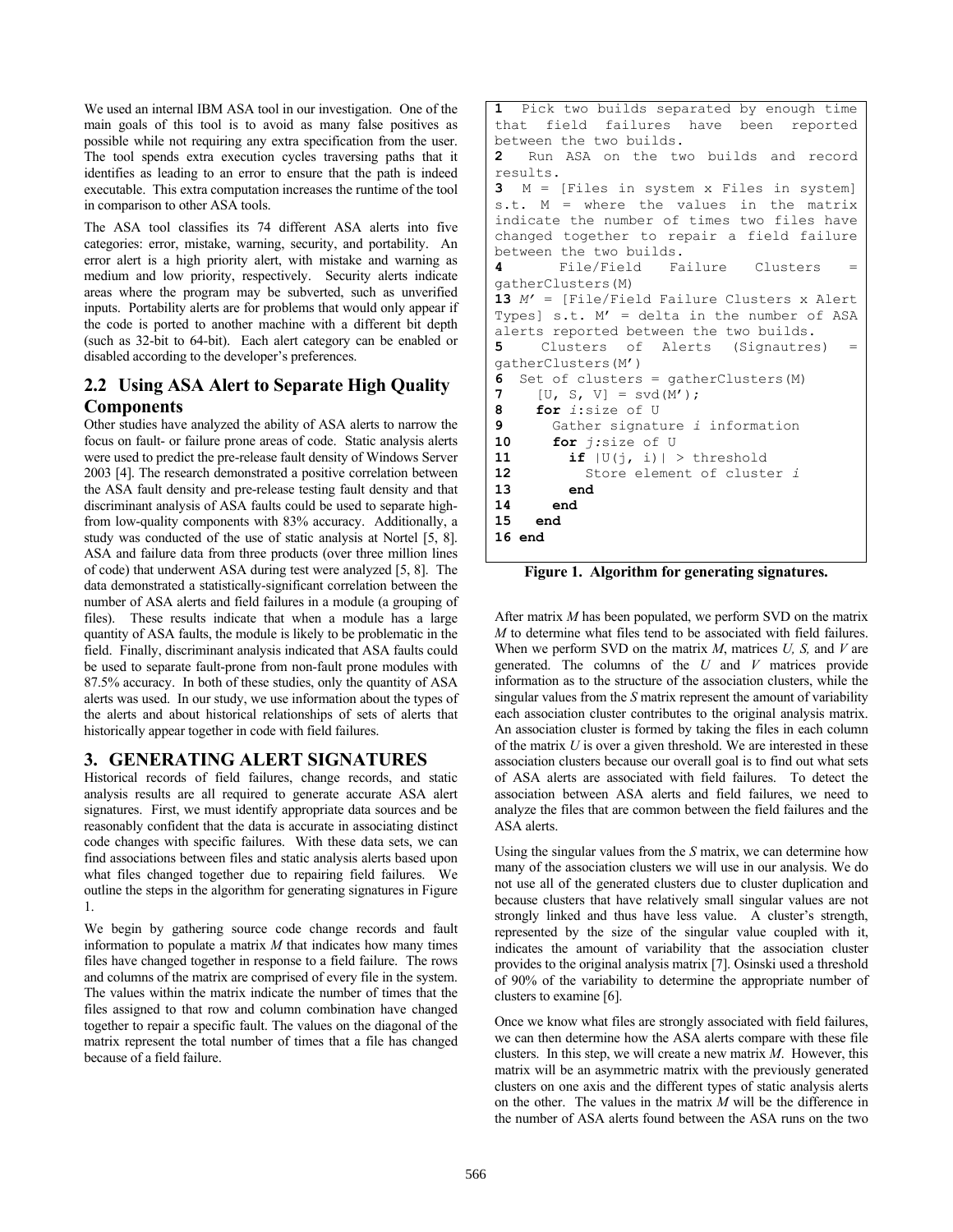selected system builds. We are interested in the difference between two baselines because this will highlight any possible correlation between the removal of ASA alerts with fewer field failures and visa-versa. Performing a SVD on the new matrix *M* yields another set of *U*, *S*, and *V* matrices. We can interpret these matrices in much the same way as before, where the columns of *U* indicate clusters of ASA alerts.

After the ASA alert signatures have been generated and identified, each subset of ASA alert types found in a given signature can be compared to a full set of ASA alerts from a future version of the code base. However, since these ASA alert signatures were generated based on clusters of files, the signatures need to be applied to clusters of files instead of individual files. We can generate clusters of files to apply the signatures to in a way similar to how we generated the signatures. However, in this case, we will use all changes in the system that were made to modify all faults, as opposed to just those changes made to repair field failures, so that we can examine all areas of the system for potential faults. Once these clusters have been generated, the alerts contained in each cluster can be gathered based upon the files within each cluster. ASA alert signatures can then be compared with alerts associated with each file cluster to determine which areas of the system may require further V&V efforts.

# **4. IBM CASE STUDY**

During the spring of 2007, we performed a case study of our technique with a large IBM software system. In this section, we will describe our case study experience and our results.

#### **4.1 Case Study Setup**

We selected Matlab 7.2 R2006a as our SVD tool and used an internal ASA tool for generating ASA alerts. We performed our case study on three modules of a large industrial project. We selected these particular modules because they were primarily written in C and C<sup>++</sup>, which are two of the languages that this particular version of the ASA tool could analyze. We generated ASA signatures from data from two builds of the system, one from late October 2005 and the other from mid-December 2006. ASA was run on each build of the software, and we gathered information on the files, alert types, and line numbers where the alerts appeared. All 74 alert types from the five categories of alerts were included. ASA alerts were associated with clusters of files and the difference between the two releases was calculated for generating the ASA alert signature clusters.

# **4.2 ASA Alert Signatures**

Using our technique, three ASA alert signatures were created in this case study. The three signatures were:

*ASA Alert Signature 1: A Misstep in the Path* 

- *M5: Expression always evaluates true or false*
- *W5: Operator "=" in the Boolean expression should possibly be "=="*
- *W13: Function never used*
- *P2: The cast (int)long will cause truncation on the portability target machine*
- *S2: Passing untrusted input to argument*

#### *ASA Alert Signature 2: Common Errors*

- *W15: then/else/loop not surrounded by braces*
- *W16: Function accesses the same variable through two parameters*
- *M18: Comparing pointers to strings*
- *E18: Function lacks a return statement with a value*

#### *ASA Alert Signature 3: Memory Leaks*

- *E23h: Heap memory leak*
- *W9: Return of function not used*
- *M21: Advisory has been issued for this function*

# **4.3 Applying the ASA Alert Signatures**

We examined the ASA alerts that were generated on the December 2006 release of the software system using the alert signatures. In this release, the tool generated ASA alerts on 2,448 files. We then collected field failure information from December 2006 to March 2007 to determine failure-prone files. A summary of the effects of applying the ASA alert signatures can be found in Table 1.

| Table 1. Summary of Effects of Applying Alert Signatures.          |                                             |                                            |  |  |  |  |
|--------------------------------------------------------------------|---------------------------------------------|--------------------------------------------|--|--|--|--|
|                                                                    | Before<br>Applying<br><b>ASA Signatures</b> | After<br>Applying<br><b>ASA Signatures</b> |  |  |  |  |
| # of Files                                                         | 2,448                                       | 393                                        |  |  |  |  |
| <b>Reduction</b><br>in<br>$\frac{0}{0}$<br><b>Files to Examine</b> | N/A                                         | 70%                                        |  |  |  |  |
| <b>Field Failures</b><br>$\frac{0}{\alpha}$<br>Covered             | 79.6%                                       | 49.5%                                      |  |  |  |  |
| % Absolute False<br><b>Positive</b><br>Rate<br>Improvement         | N/A                                         | 20%                                        |  |  |  |  |

Using the ASA alert signatures, there was a significant reduction in the number of files and ASA alerts that need to be analyzed. As mentioned, the ASA tool reported at least one alert each of the 2,448 files that it was run against. After applying the ASA alert signatures, 393 of the 2,448 files were identified as belonging to a file clusters containing alert types similar to alerts associated with a previous field failure. There is, however, a reduction in the number of field failures found verses checking every file that contained at least one static analysis alert. Note that our technique highlights areas of the code base that may contain field failures based upon previous development efforts and field failure reports. The field failures that could not be identified by the ASA alert signatures do not match any previous alert patterns in reported field failures. Nearly 50% of the field failures fall under a similar ASA alert pattern from previous releases, indicating that a large percentage of field failures come from a relatively common and consistent set of mistakes. If every file that contained a static analysis alert was examined, only 79.6% of the field failures could be detected. Research has shown that ASA tools can only find certain types of programmer errors [8] and, thus, cannot be expected to find all faults that lead to field failures.

# **4.4 Comparison to Other Techniques**

We also examined the efficacy of our technique against the models proposed by Zheng et al. [8] and Nagappan and Ball [3] Both Zheng et al. and Nagappan and Ball proposed that ASA alert density could be a predictor of pre-release fault density. The main difference between the research presented in this paper and these two studies is the granularity level throughout the work. Zheng et al. and Nagappan and Ball use the overall number of alerts or the alert density to identify potential fault-prone modules, while we focus on